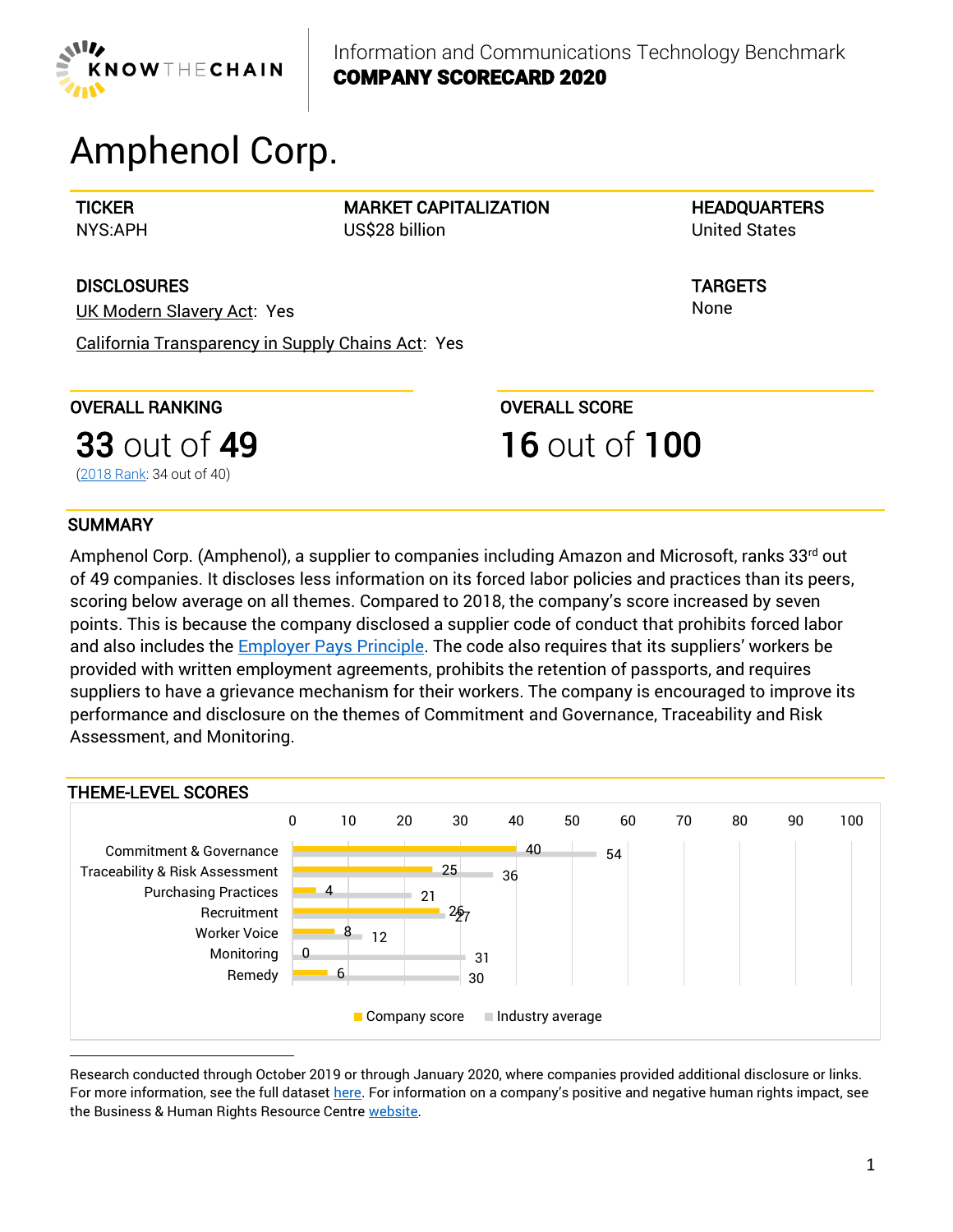

#### **KEY DATA POINTS**

SUPPLIER LIST No

AVERAGE SUPPLIER SCORE 31/100

NO-FEE POLICY Yes (Employer Pays Principle)

REMEDY FOR SUPPLY CHAINS WORKERS No

HIGH-RISK SOURCING COUNTRIES Likely from Malaysia and/or China<sup>1</sup>

**LEADING PRACTICES** None.

#### **NOTABLE FINDINGS**

Supply Chain Standards: Amphenol discloses that its supplier code of conduct, which prohibits forced labor, is easily accessible on the company's website and requires the standards to be cascaded to the next tier of suppliers.

Stakeholder Engagement: The company reports that it is a member of the Responsible Business Alliance, an industry initiative that includes a focus on eradicating forced labor.

Recruitment Fees: Amphenol's supplier code of conduct includes the Employer Pays Principle, which states that workers shall not be required to pay recruitment-related fees and that fees must be reimbursed to workers where they are found to have been paid.

### **OPPORTUNITIES FOR IMPROVEMENT**

Commitment & Governance: The company may consider establishing training programs to ensure that relevant decision-makers within the company and its supply chains are aware of the risks related to forced labor and human trafficking and are effectively implementing the company's policies. It is also encouraged to engage in capacity building so that its suppliers can cascade its supply chain policies that address forced labor and human trafficking to their own supply chains and/or train suppliers below the first tier on such policies.

Traceability & Risk Assessment: The company is encouraged to assess and disclose forced labor and human trafficking risks in different tiers of its supply chains. In addition, the company may consider disclosing the names and addresses of its first-tier suppliers and several data points on its suppliers' workforce.

Monitoring: The company may consider adopting and disclosing a supplier monitoring process to verify that its suppliers are compliant with its supply chain policies. Implementing specific practices, such as interviewing workers and conducting unannounced monitoring visits of suppliers, may help the company